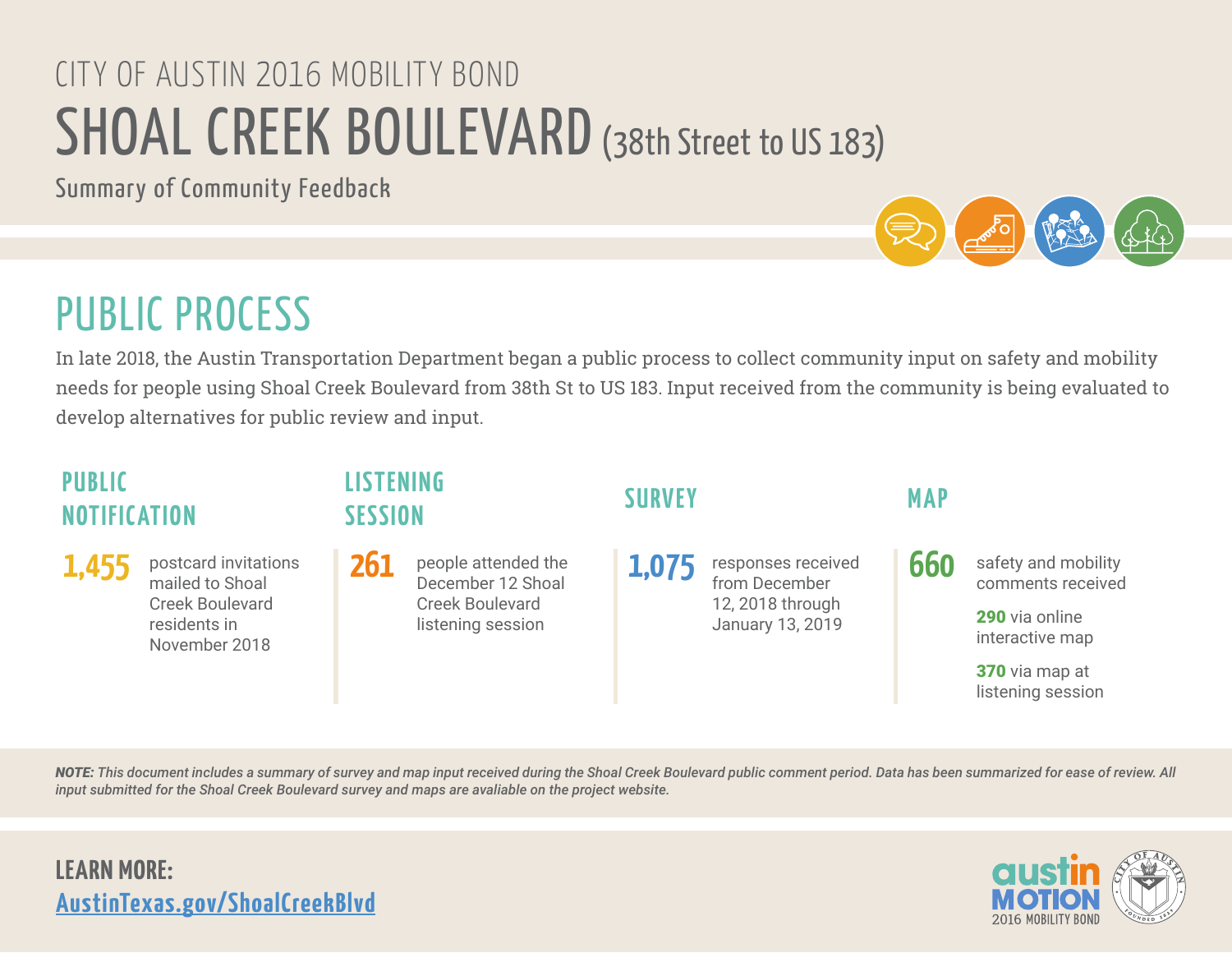# SURVEY INPUT

A survey was available at the listening session and on the project website from December 12, 2018 through January 13, 2019. Survey input is being considered as alternatives are developed for public review. All survey response data is available on the Shoal Creek Boulevard website.

**How comfortable are people using Shoal Creek Boulevard?**

### **How are people using Shoal Creek Boulevard? How would people like to use Shoal Creek Boulevard?**



Very Comfortable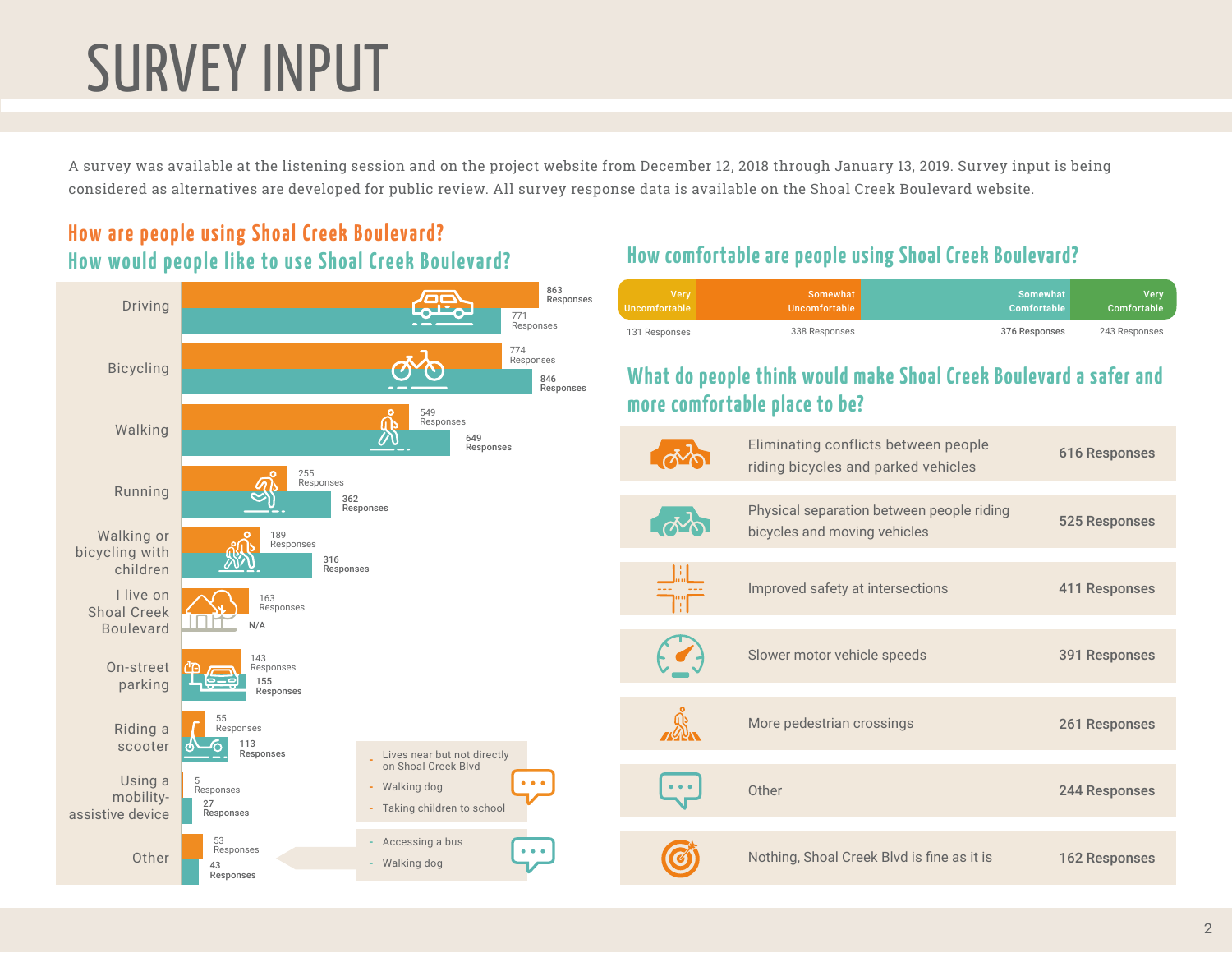# SURVEY INPUT: ADDITIONAL COMMENTS

The survey included an additional comments field. 639 responses were received on a range of Shoal Creek Boulevard topics. Location-specific comments are included in the map input section (pg. 5).

#### **Input Topic:**

| <b>Bicycles</b> | Cars                                                                                                       | <b>Pedestrians</b>                                                                                                                                                                                                                                             | Parking              | <b>Safety</b> | <b>Connectivity</b> | Other                |
|-----------------|------------------------------------------------------------------------------------------------------------|----------------------------------------------------------------------------------------------------------------------------------------------------------------------------------------------------------------------------------------------------------------|----------------------|---------------|---------------------|----------------------|
|                 |                                                                                                            | Support for protected bicycle lanes                                                                                                                                                                                                                            |                      |               |                     | <b>129 Responses</b> |
|                 |                                                                                                            | Concerns related to two-way protected bicycle lanes, including: bidirectional bicycle traffic flow,<br>recreational cyclists use, heavy weekend traffic, on-street parking removal, intersection operations,<br>driveway access, pedestrian safety             | <b>105 Responses</b> |               |                     |                      |
|                 |                                                                                                            | Concerns surrounding existing shared parking and bicycle lanes creating situations that are<br>uncomfortable, unpredictable, and unsafe for people riding bicycles and people driving                                                                          | <b>87 Responses</b>  |               |                     |                      |
|                 | Concerns about vehicle speeds and speeding-related crashes, and support for slower motor<br>vehicle speeds |                                                                                                                                                                                                                                                                |                      |               |                     |                      |
|                 | ℬ                                                                                                          | Concerns about bicyclist behavior, including riding side-by-side, not yielding to pedestrians, not<br>stopping at stop signs, fast riding, and large groups not using the existing bicycle lanes                                                               | <b>64 Responses</b>  |               |                     |                      |
| $\ddot{ }$      |                                                                                                            | Support for no change on Shoal Creek Boulevard                                                                                                                                                                                                                 | <b>51 Responses</b>  |               |                     |                      |
|                 |                                                                                                            | Support for expanding the bicycle network/ adding bicycle connectivity                                                                                                                                                                                         | <b>48 Responses</b>  |               |                     |                      |
|                 |                                                                                                            | Support for reducing or removing on-street parking                                                                                                                                                                                                             | <b>47 Responses</b>  |               |                     |                      |
|                 |                                                                                                            | Support for prioritizing safety for all road users/ desire for bicycle and walking facilities that<br>people of ages and abilities can utilize                                                                                                                 | <b>47 Responses</b>  |               |                     |                      |
|                 |                                                                                                            | Concerns related to protected bicycle lanes, including safety and aesthetics of protection (concrete<br>curbs, bollards, concrete traffic buttons, flexible posts), frequency of driveway cuts, trash collection,<br>debris/hazards blocking the bicycle lanes |                      |               |                     | <b>43 Responses</b>  |
|                 |                                                                                                            | Concerns about roadway condition and maintenance                                                                                                                                                                                                               | <b>38 Responses</b>  |               |                     |                      |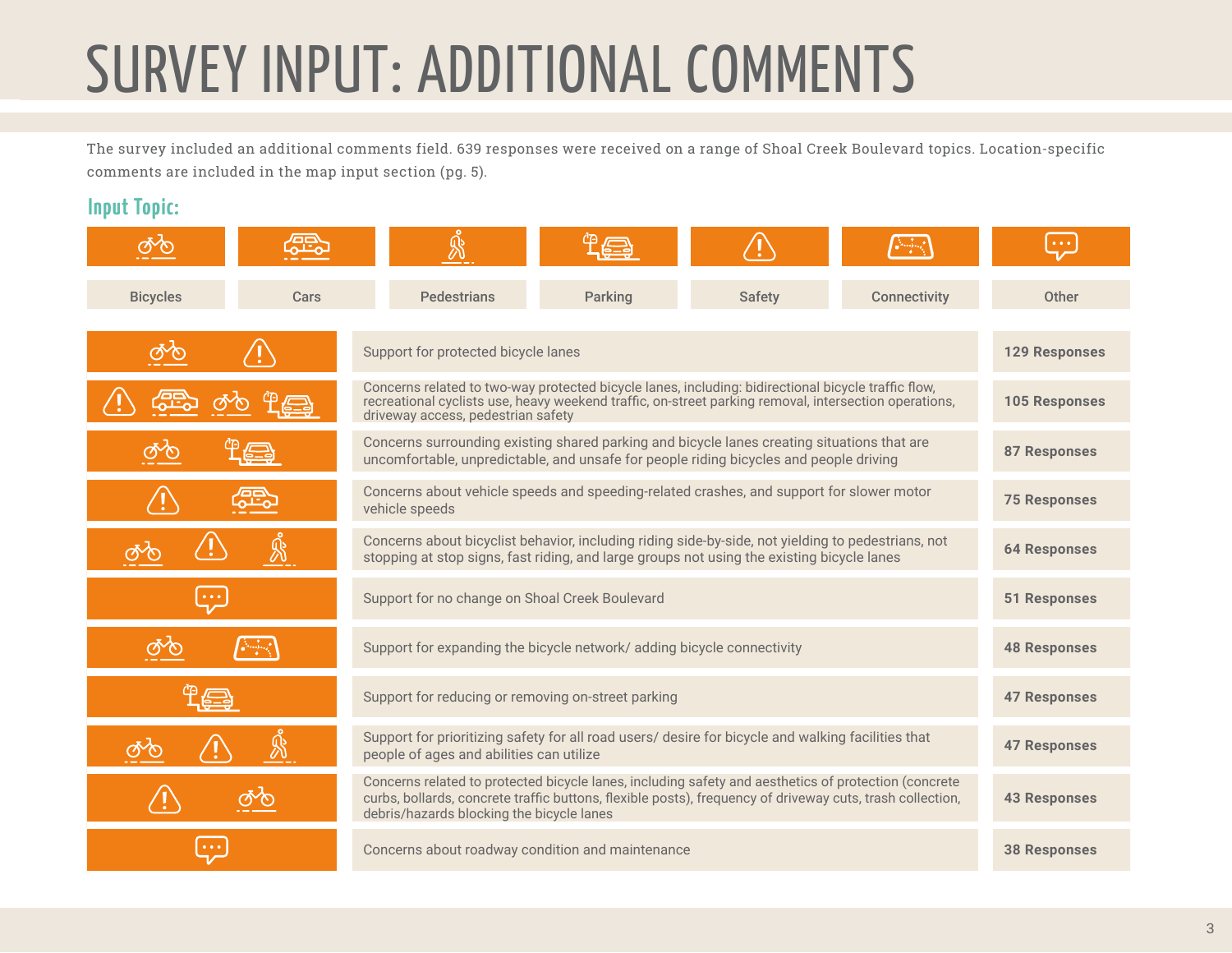# SURVEY INPUT: ADDITIONAL COMMENTS (CONT.)

**Input Topic:**

|                               |              | Ŵ                                                                                                                                                                                                                              |                     |        |                     | $\bullet$ $\bullet$ $\bullet$ |
|-------------------------------|--------------|--------------------------------------------------------------------------------------------------------------------------------------------------------------------------------------------------------------------------------|---------------------|--------|---------------------|-------------------------------|
| <b>Bicycles</b>               | Cars         | <b>Pedestrians</b>                                                                                                                                                                                                             | Parking             | Safety | <b>Connectivity</b> | Other                         |
|                               |              | Concerns about increased congestion or cut-through traffic from Mopac, N Lamar Blvd, and<br><b>Burnet Rd</b>                                                                                                                   | <b>37 Responses</b> |        |                     |                               |
|                               |              | Concerns regarding motorist behavior including, distracted driving, aggressive driving, harassing<br>other users, yielding to pedestrians and bicyclists, passing bicyclists too closely, and not staying in<br>the lane lines | <b>35 Responses</b> |        |                     |                               |
|                               |              | Request for enforcement of speed limits, stop signs, crosswalks, aggressive/unsafe behaviors                                                                                                                                   | <b>32 Responses</b> |        |                     |                               |
| ෯                             |              | Support for dedicated, painted bicycle lanes                                                                                                                                                                                   | <b>28 Responses</b> |        |                     |                               |
| ෯                             |              | Support for moving bicycle alignment to Great Northern Boulevard or Bullard Drive                                                                                                                                              | <b>19 Responses</b> |        |                     |                               |
| ෯                             | $\mathbb{R}$ | Support for school safety improvements                                                                                                                                                                                         | <b>19 Responses</b> |        |                     |                               |
| $\bullet$ $\bullet$ $\bullet$ |              | Concerns related to Shoal Creek Conservancy's Shoal Creek Trail: Vision to Action Plan                                                                                                                                         | <b>19 Responses</b> |        |                     |                               |
| /!`                           |              | Support for improved pedestrian crossings                                                                                                                                                                                      | <b>19 Responses</b> |        |                     |                               |
| Ŵ                             |              | Concerns about general intersection safety                                                                                                                                                                                     | <b>17 Responses</b> |        |                     |                               |
|                               |              | Support for keeping existing on-street parking                                                                                                                                                                                 | <b>16 Responses</b> |        |                     |                               |
| ℬ<br>$\epsilon$               |              | Support for adding/improving sidewalks                                                                                                                                                                                         | <b>14 Responses</b> |        |                     |                               |
|                               |              | Concerns related to signage, sight lines, hills, and driveway access                                                                                                                                                           | <b>14 Responses</b> |        |                     |                               |